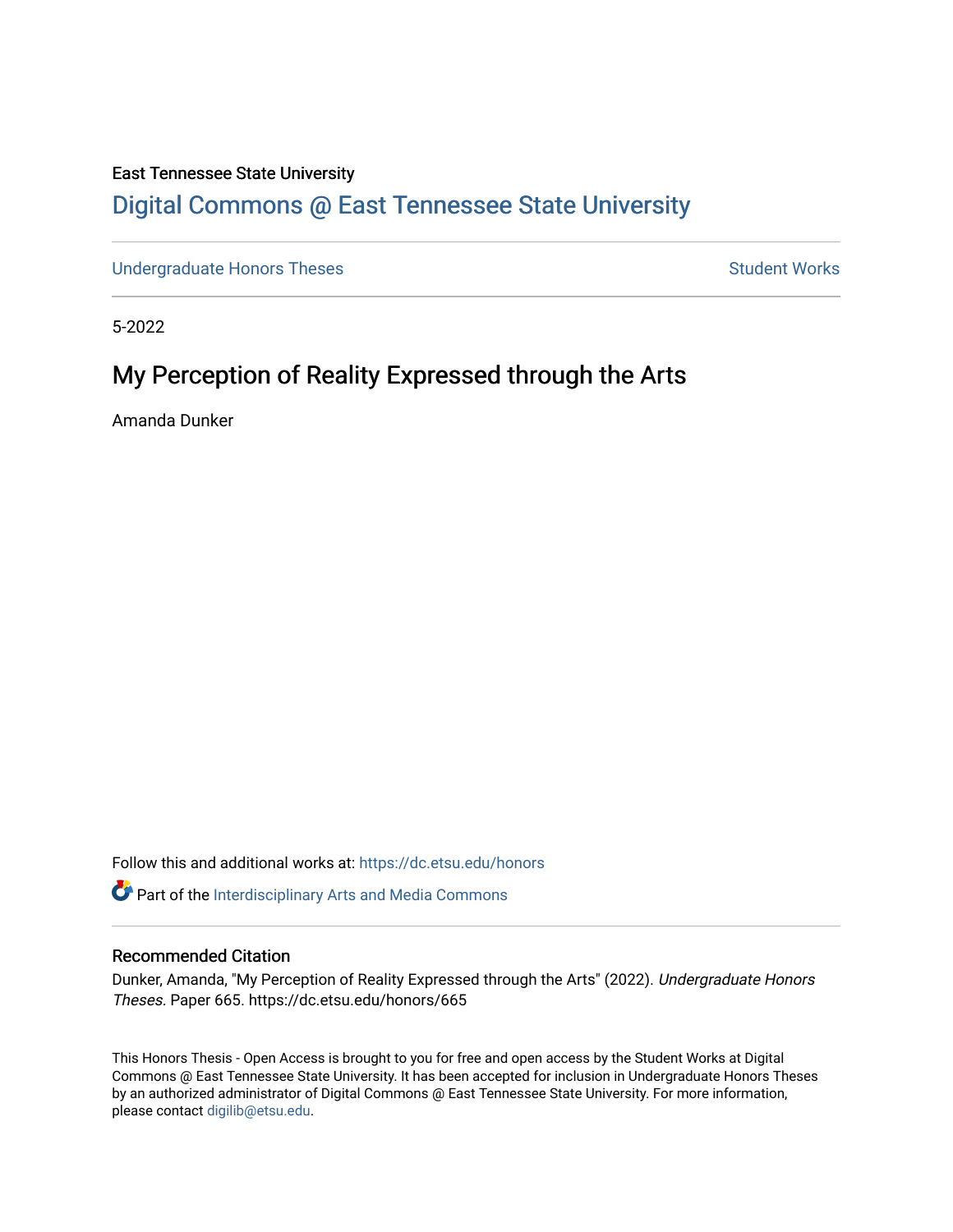"My Perception of Reality Expressed through the Arts"

By Amanda Dunker

### An Undergraduate Thesis Submitted in Partial Fulfillment

of the Requirements for the

Bert C. Bach Fine & Performing Arts Scholars Program

Honors College

East Tennessee State University

| Amanda Dunker                   | 04/15/22 |
|---------------------------------|----------|
| James Livingston, Thesis Mentor | 04/14/22 |
| Todd Emma, Reader               | 04/14/22 |
| Jessica Dunker, Reader          | 04/12/22 |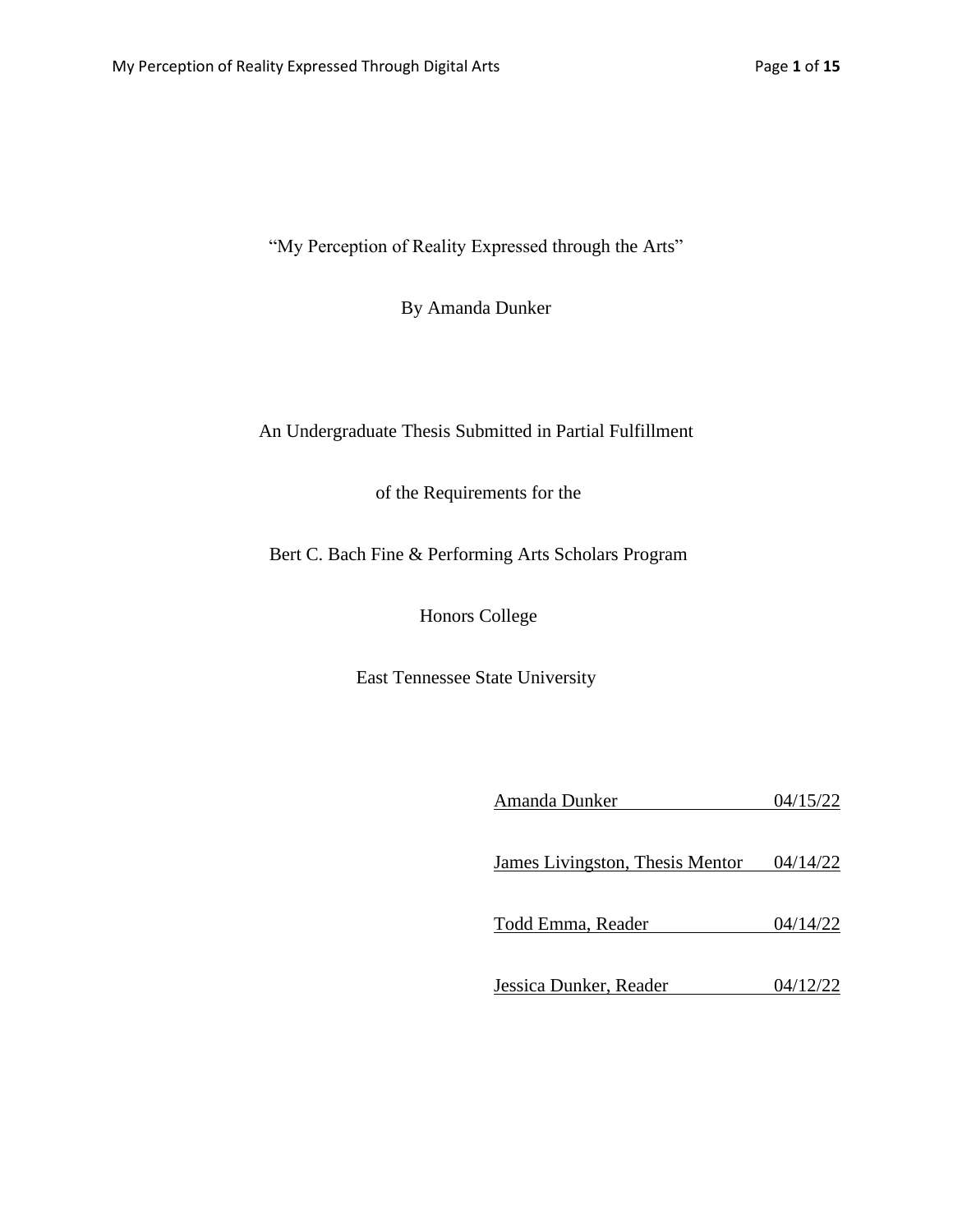## **Table of Contents**

| My Perception of Reality Expressed Through the Digital Arts | pg.4      |
|-------------------------------------------------------------|-----------|
| <b>Technical Work</b>                                       | pg. 4-7   |
| Software Usage                                              | pg. 4-5   |
| <b>Section Creation</b>                                     | pg. 5-7   |
| Purpose and Meaning                                         | pg. 7-10  |
| Choice of Mixed Digital Media Visuals                       | pg. 7-8   |
| <b>Interpretation of Artwork</b>                            | pg. 8-10  |
| Applicability of Art Style                                  | pg. 10-12 |
| <b>Industries Using Abstract Visuals</b>                    | pg. 11    |
| Social Media Trends                                         | pg. 11-12 |
| <b>Statistics of Art Style Usage</b>                        | pg. 12-14 |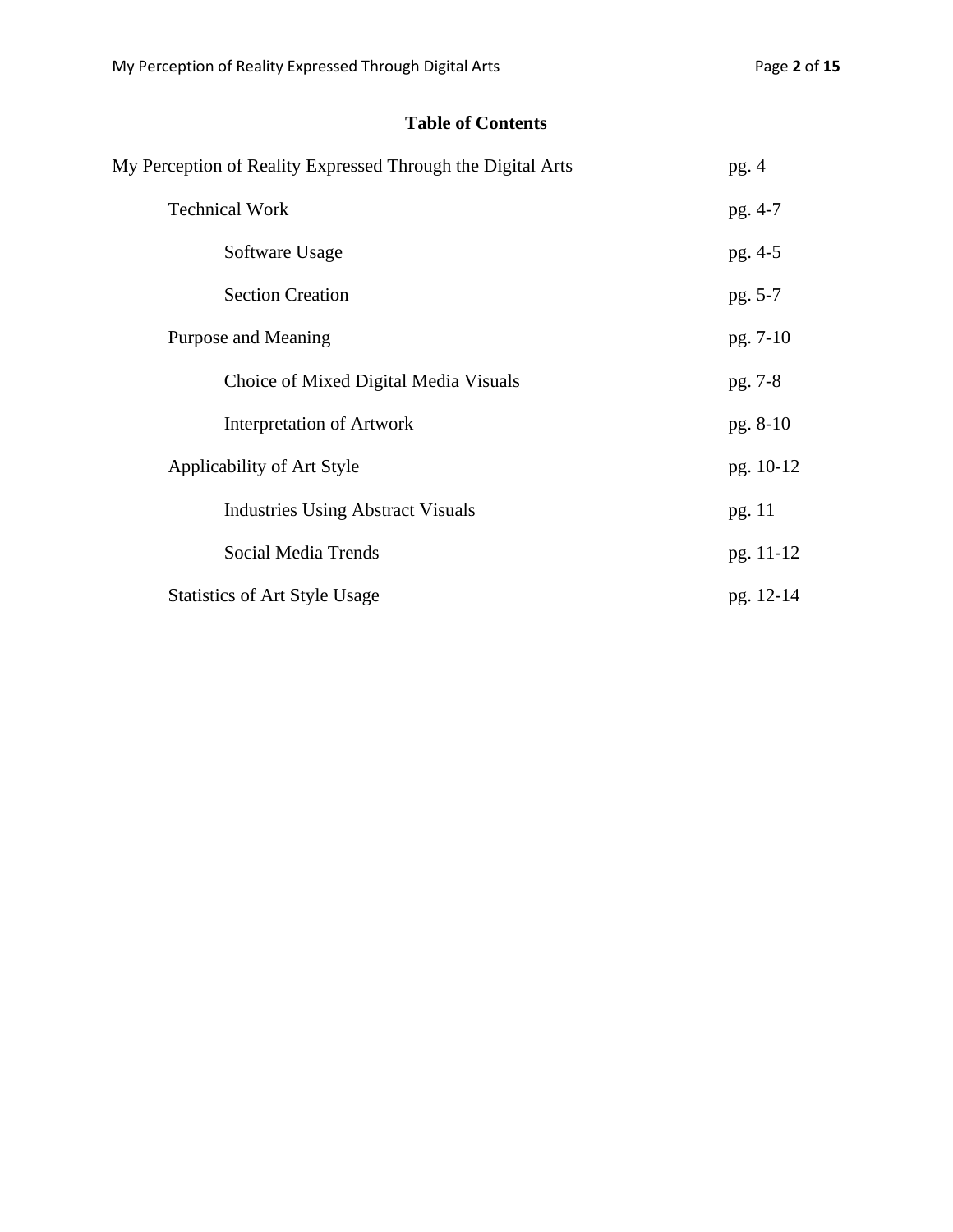#### **Abstract**

This thesis project will focus on the symbolism and artistic interpretation of how I perceive reality. This thesis project uses all artistic skills that I have acquired throughout my lifetime and combines them into one mixed digital media video. This is a mix between the two digital media formats 2D and 3D. Each animation and segment syncs with the music selected manually or technically. The process of creation for each segment and explaining which software I choose to use for each task. It also dives a little further, noting the artistic decisions and why. The symbolism used within the art piece is addressed and explained. Anything not discussed is open to personal interpretation and encourages the viewers to think individually further into the topics. The usage of this art style / art form is discussed and researched on where it can be found in usage outside of the music industry. Also, stating the popularity and accreditation this style receives from casually mass viewing. In summary, the art style of surrealism and abstract shapes in addition to the art form of mixed digital media, consumers indulge this art archetype worldwide. It can be useable within music visuals, ambient relaxation, modern art galleries, video games, and progressive advertising. Thus, making this art viable in multiple parts of the economy and creating consistent trends of revenue uprise. With the consistent growth of technology use , complimentary style to electronic music, and viable formatting for social media this art style is predicted to drastically grow in demand within the next coming years.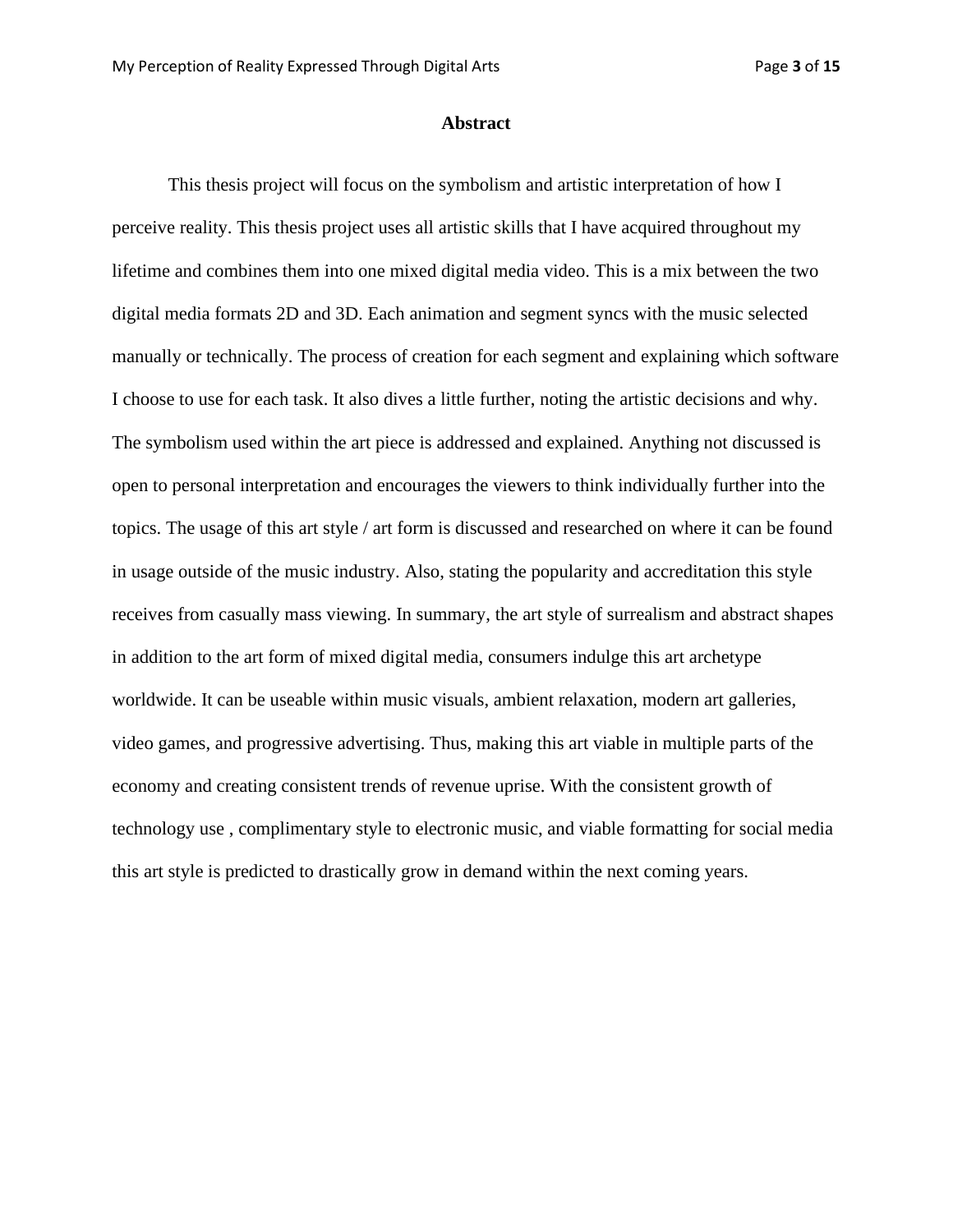#### **My Perception of Reality Expressed Through the Digital Arts**

This thesis project consists of a video and a written paper. The art style of the video is mixed digital media in surrealist and abstract form. The goal of the project was to symbolically represent how I perceive reality, and turning thought into visual art. The secondary goal was to synchronize motion graphics with a song, in an attempt to fully engage the viewer and their thoughts. The written paper will explain the creation process using technical terms, the decision process, the interpretation of the art, the relevancy of the art style, and profitability of the art form within multiple industries.

#### **Technical Work**

To create this project, I combine the skills of 3D modeling and 2D motion graphics, to create a mixed digital media visual. I use a multitude of software to fit each of these specialties. To create the animations, I did a mix between having the program manually synchronize the motion for me or manually animating settings myself to create motion. Every animation will use the glow effect and tint effect. Also, they will have animations relating to their color, opacity, scale, and translation. Outside resources such as stock footage and AI art, were in use for sections of works.

#### **Software Usage**

I use the software: Maya, Blender, Adobe Photoshop, Adobe After Effects, Adobe Audition, and Adobe Premiere. May and Blender in use to create the 3D aspects; Adobe Photoshop and Adobe After Effects in use to create the 2D aspects. Finally, Adobe Audition in use to assist in the precision of the clip's audio responses, and Adobe Premiere in use to create the final composition. While varying software can do the same as the other, one is better known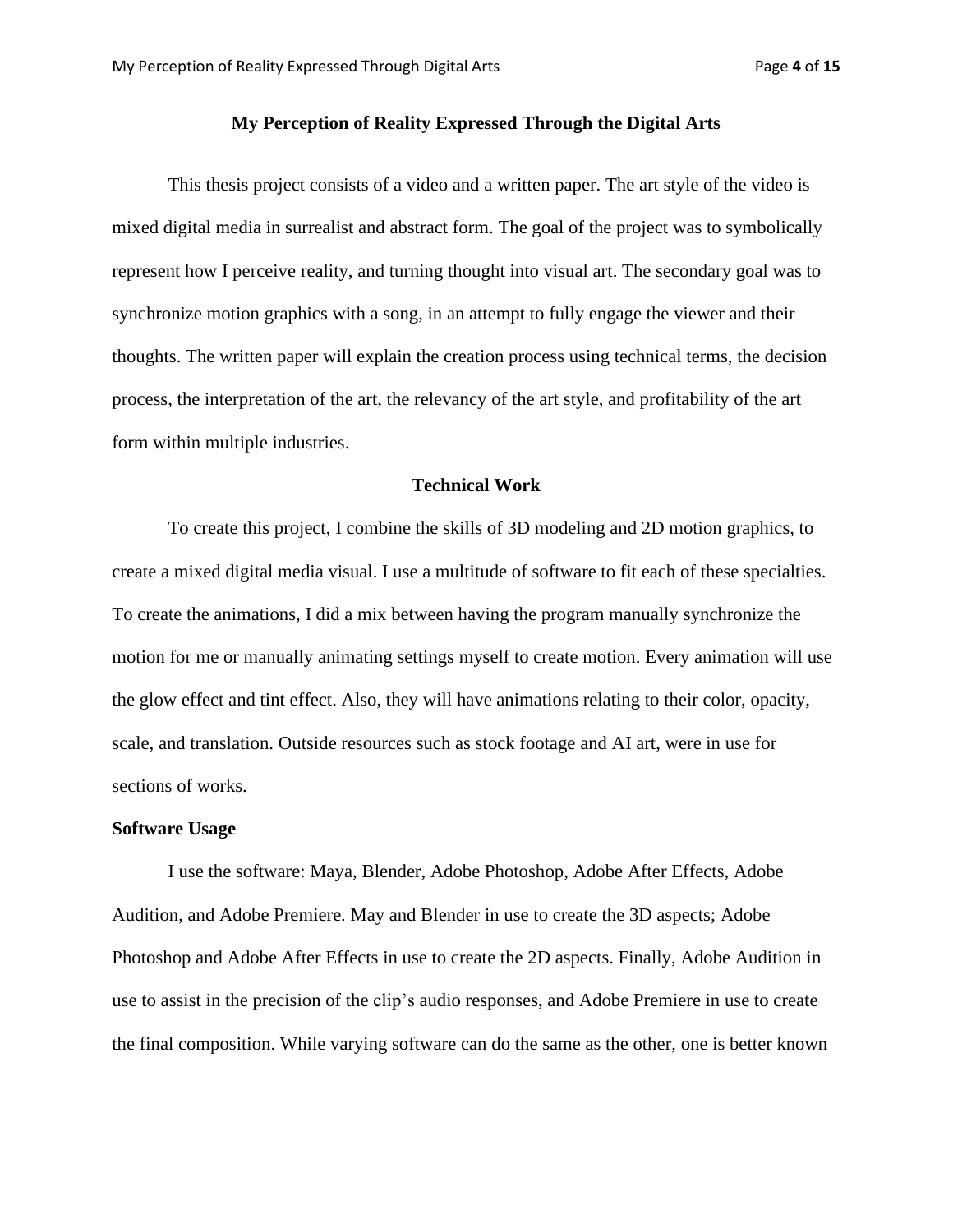for that specific usage. For example, Maya and Blender both use 3D modeling, but Maya is better for details of modeling / texturing.

#### **Section Creation**

The opening and closing text animation use motion animation in Adobe After Effects. The 'Eras' scene uses the website Night Café that generates AI art from scratch. To create the AI art, use descriptive terms on the landscape, vegetation, and life. Add the style of the art, surrealism, and the extra description of detailed painting. Next, re-render the art piece with a differing number variable / addition in reiterations to increase the quality of the artwork. This made the AI become more vibrant, vivid, sharp, and crisp around the edges. Instruct the website to render out the progress images as well, to download them and bring them into premiere. Add a morph transition in between two of the four, two beats per four. Finally, bring the AI image into Adobe Photoshop, update the levels, contrast, and vibrance; also adding on a gaussian blur. Next, take it into After effects, using the new AI image add the liquify effect having it animate its shape and flow. For the 'Triangles of Nature' scene, use stock footage from the website Videezy; this includes the ocean, desert, and mountains. Create a triangle with the video as its texture and adjust the preset of it to create the swirls. Then, place another larger triangle encompassing the video triangle with the texture of a diamond. Render out a 360 rotation for each triangle in .tiff format. Next, bring the renders into Adobe After Effects and place them onto the original stock footage videos. Lower the contrast / brightness of the video, and opacity of the triangle. Then add program effects into each nature scene with its corresponding relevance. Rainfall for the ocean, sunray for the mountains, and create dust using a mask and fractal noise. Duplicate and adjust the secondary triangles to create more of a visual interest. Next, for the 'Temples' scene, model the temples in Maya and render out a 360 rotation (.tiff) for each. Bring the renders into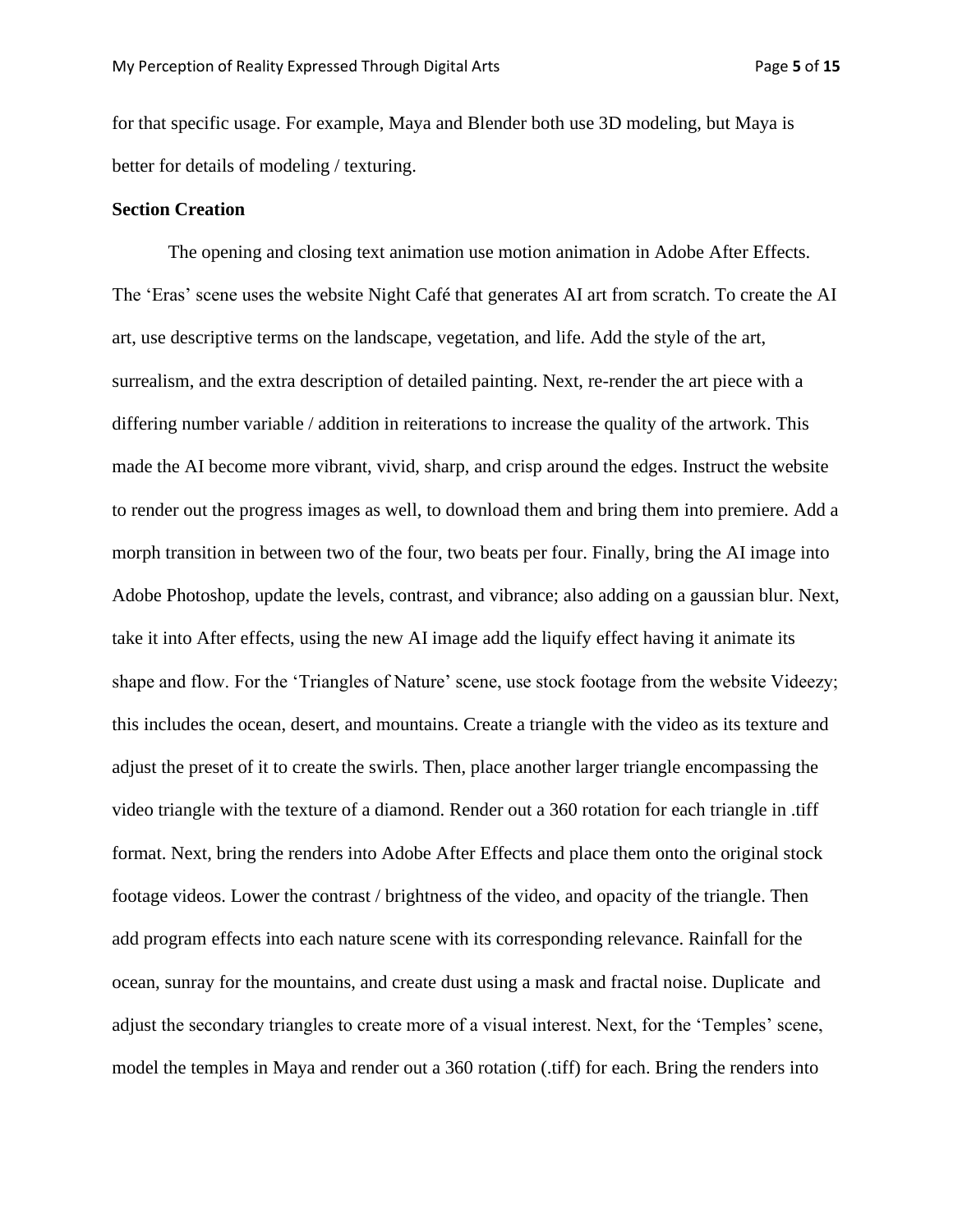Adobe After Effects and place them on top of another liquify background. However, this time animate different settings and create more noise to change the look and feel of it. To make it more detailed in color add a masking drawing that would overlay into the original background. This creates a third color and more complexity to the liquify background. Also, duplicate and adjust the contrast / opacity of the extra temples to create a visual appeal. Next, the 'Mandela' scene, this done by using the mirroring effect. Create two circles and duplicate them around until it is a mandala (overlapping circle lines). Use a mask that directly connects to the Mandela, this creates the change in shape in every ring of the mandala. Duplicate the mandala and change the opacity / scale to create a background mandala. Finally, add a tent and glow effect. Next for the 'Meditation Chakra' scene. Use a meditation figure model with a chrome texture, do this through Maya. Create the chakras using photoshop. The background uses the radio wave effect. Animate them to grow with the chakras. All items in this scene use the glow effect and tent. Next, the "3D Abstract Animation" scene uses Blender. Create a line of squares and duplicate them until it looks infinite through the camera perspective. Then add emission and chrome texture to each of the blocks, along with a bevel. The black is the base color; the white and gray have the program are randomly generate them onto the squares. Next add rotation to peak the eyes interest. Finally, bring the segment of the song into blender to have the movement sync with the beat of the song; do this by having the keyframe for distortion connect to the audio. Next, for the 'Chaos' scene uses radio waves. However, use different settings and animations to create a fresh look than the prior. Duplicate the original layer and adjust the second layer slightly to create variations. Both layers use the glow effect. The motion will animate through an expression script. Finally, the closing scene is another shot of the mediation figure model and a render of pure light. Created three mini sky domes and have each one encompassing the other; it comes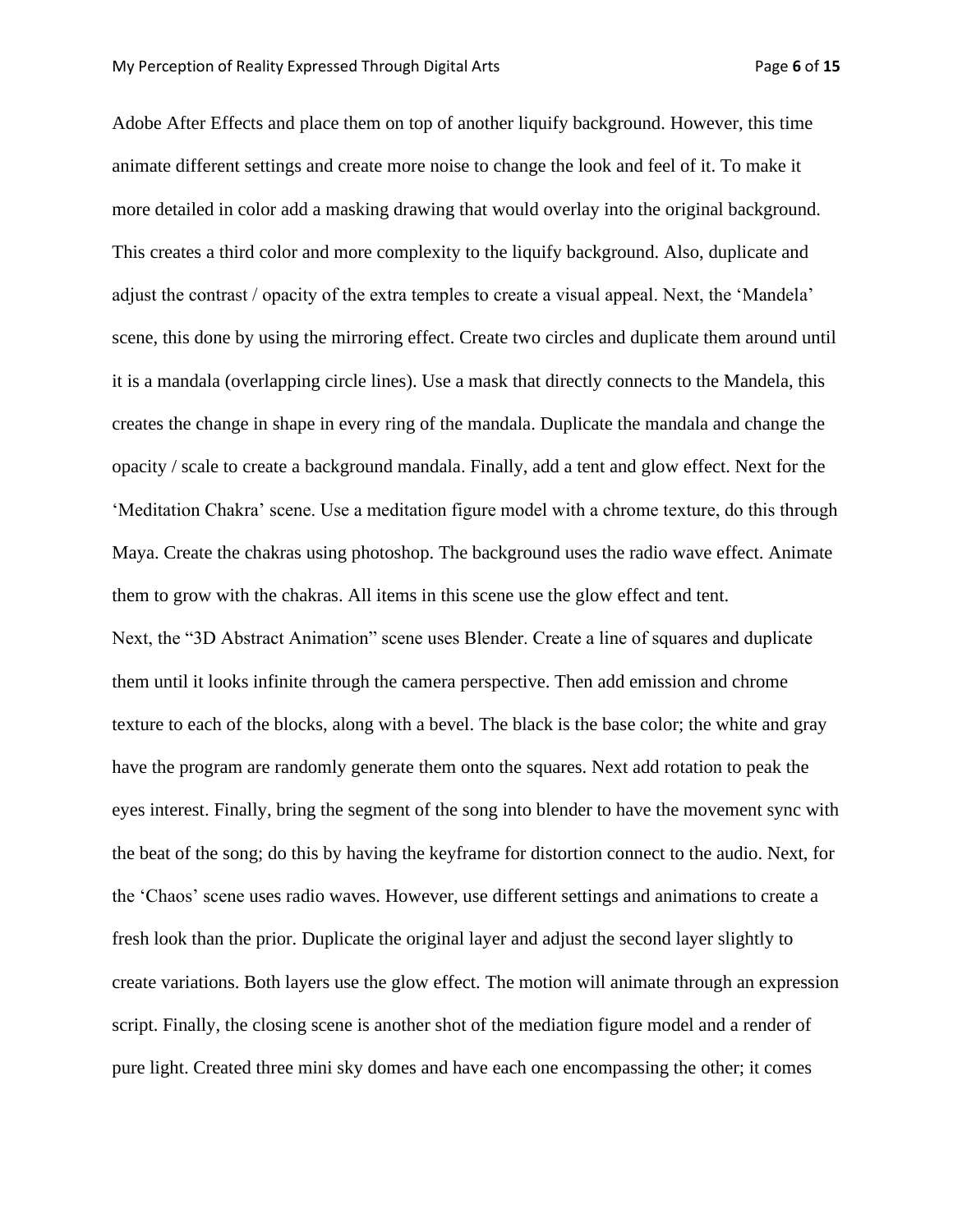out with a natural light color gradient. Place those two 3D models onto each other and have the size of the light orb grow and the scene fade out by turning down opacity.

#### **Purpose and Meaning**

By using passion and curiosity, I chose the idea for this project. I chose a thesis project that I knew I would be passionate about. I did this by choosing a topic that uses the variety of my skill set and depicts my inner thoughts. My two main challenges were self-teaching and creation of thought. Having little knowledge of motion graphics, to create this project I was relying on online resources and the feedback of my mentors. To solve the other challenge, I was relying on symbolism and natural artistic flow for the depiction of my thoughts; I would start with a general concept / outline and work up until it became a smooth flow that was appealing to the eye.

#### **Choice of Mixed Digital Media Visuals**

I was exposed to mixed media my Junior / Sophomore year, by taking the class entitled Interdisciplinary Arts. In this class, the task was to group up with our other fellow FPA members to create a project combining all of our art forms. While participating in these art projects, I gained a deeper respect for other art forms. It made me question the possibilities of combining the different specialties within digital media (visualization, animations, visual effects, and game design). Throughout my life I have taken part in a variety of art forms, often referred to as a jack of all trades by peers. The arts seemed to come naturally to me (musician, actor, writer, drawer, digital editor). High school is when I officially discovered digital media, starting with 2D digital art, photography, and film editing. Later, teaching myself 2D animation. Being a person who values knowledge, coming into college I decided to follow the 3D side of digital media versus the 2D / filming side of the program. My goal was to gain more information with the guidance of experts. For my thesis I wanted to do something that would encompass who I am as an artist.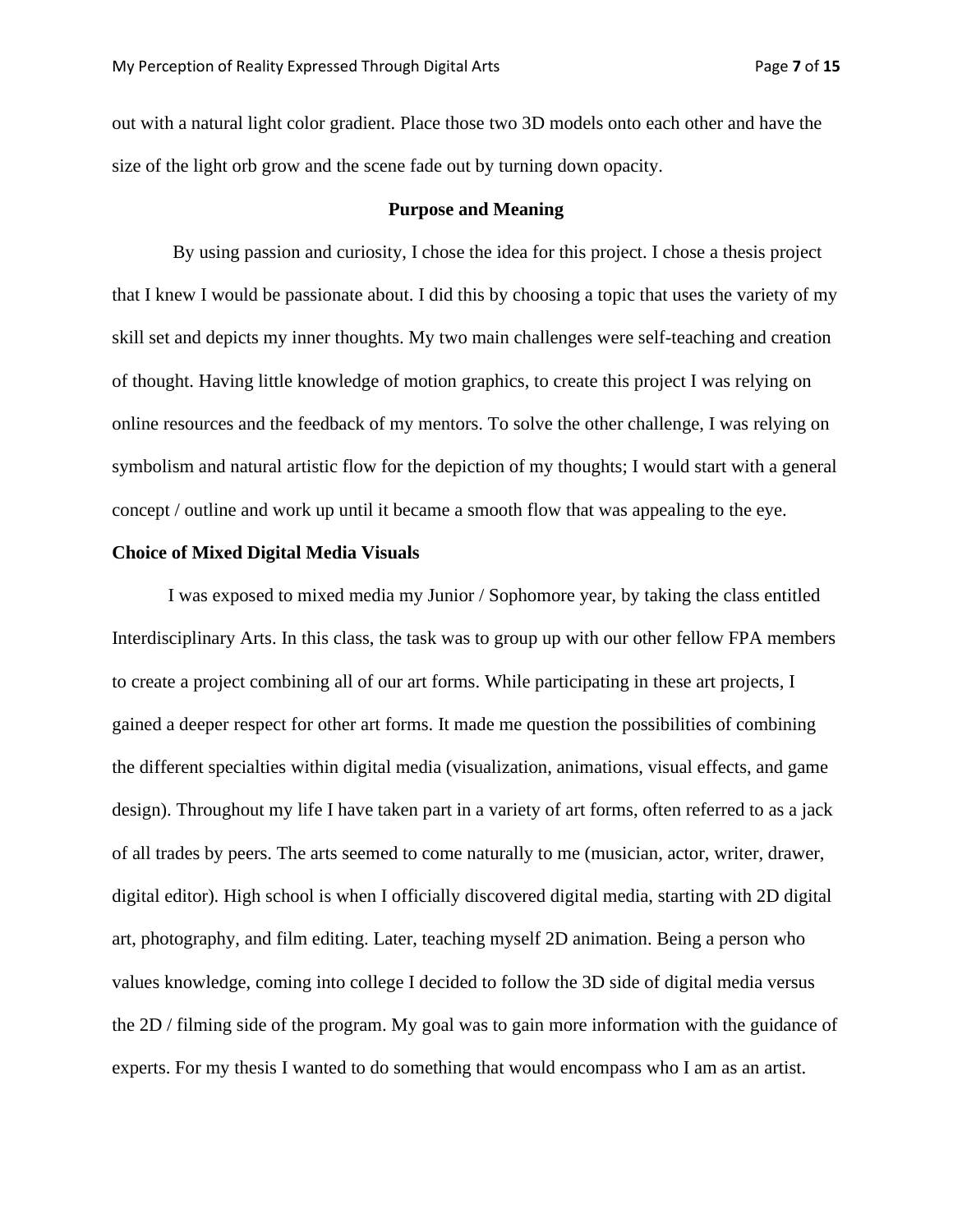After exploring, I stumbled upon music festival visuals. They use 3D models, combine it with 2D motion graphics, and have animations that synchronize with the beat of the music. They were turning music into visual art. This was the art style that combines the different specialties of digital media, but also my own personal interest in working with music.

#### **Interpretation of Artwork**

The 'AI Art' represents the beginning of time. Showing the growth of each era, and displaying the eras prior to present time, this section shows the evolution of Earth. The 'Triangles of Nature' represent 'Mother Nature.' Mother nature being the ultimate controller of life on this planet. Ranging from controlling natural disasters, evolution of species, and requirements for survival. The 'Triangles of Nature' are also supposed to represent the beauty of mother nature. The variety of terrain that mother nature offers, but also hinting the brain to consider the species that adjust to that climate. The ability to adjust to a switch in climate shows the strength that the species on this planet possess. The temples represent the rise of humanity. With the rise of humanity came the rise of religion. Each temple is from a different ethnicity / cultural group. Each religion has the same core concept, 'be good and be kind.' In the religions Judaism and Christianity, however, quoted from the bible text, Genesis 1:27 says, "So God created mankind in his own image, in the image of God he created them; male and female he created them." ("Bible Gateway Passage: Genesis 1:26-27 - New International Version''). It is also a known consensus across religions and basic knowledge that humanity has fallen from the purity of God. The religions' beliefs begin to vary when presenting solutions to the problem; usually involving worshiping a God under a different name. By creating similar levels of detail in the models / backgrounds, but creating differing colors represent the sameness but differences between religions. The mandala represents harmony. Purposely maintaining the animation within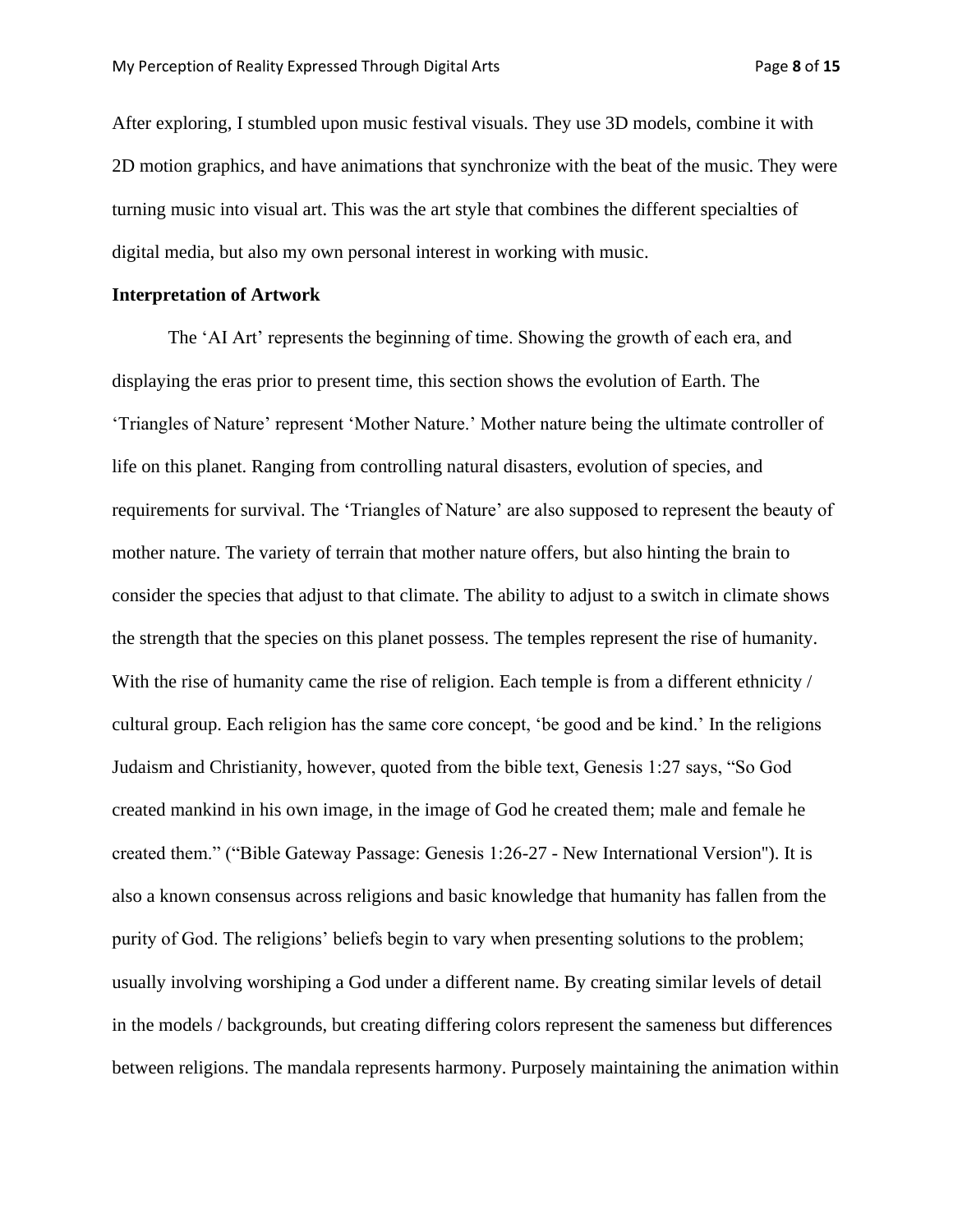the second mandala to the first, I create a smooth readable motion graphic to represent the flow of life. Life seeks to achieve harmony, this is shown through the animal kingdom, the change of seasons, and the cycle of life. Harmony, or coexisting living is the ultimate goal of life and humanity. The 'Meditation Chakras' represent the energy within us. To achieve worldwide harmony individuals must achieve harmony within first. Multiple eastern religions, such as Buddhism and Hinduism, use the concept of energy flowing through the body. Western culture slightly touches on it too by encouraging physical activity and healthy eating for better energy / mood. Red is the root chakra (security and safety). Orange is the sacral chakra (creativity and knowledge). Yellow is your solar plexus (confidence and growth). Green is the heart chakra (love and compassion). Blue is the throat chakra (clear thought and communication). Purple is the third eye chakra (visualization and intuition). Pink is the crown chakra (knowing and enlightenment). Each of these traits encompass a human. When a human's energy is out of balance, sections can become under-stimulated or overstimulated. For example, if the heart chakra is under-stimulated in a person, it might result in the solar plexus to become overstimulated. This would lead to an excess of ego, and a lack of empathy. The '3D Abstract Animation' represents 'Yin and Yang.' This is the only scene completely black and white. This is the simplified concept of energy. As explained earlier, when chakras are out of balance it can result in negativity. When in balance it results in positivity. These two energy types, positive and negative, are the embodiments of 'Yin and Yang.' You cannot have one without the other. This ties back to the idea that all life seeks harmony and balance. If we are both "Made in the Image of God," but also human. Mistakes and negativity are inevitable. Yin our God within us and Yang our human within us. It is natural to make mistakes, but the goal should be to balance it with positive movement. The 'Chaos' represents disharmonious harmony. The 'Yin and Yang' in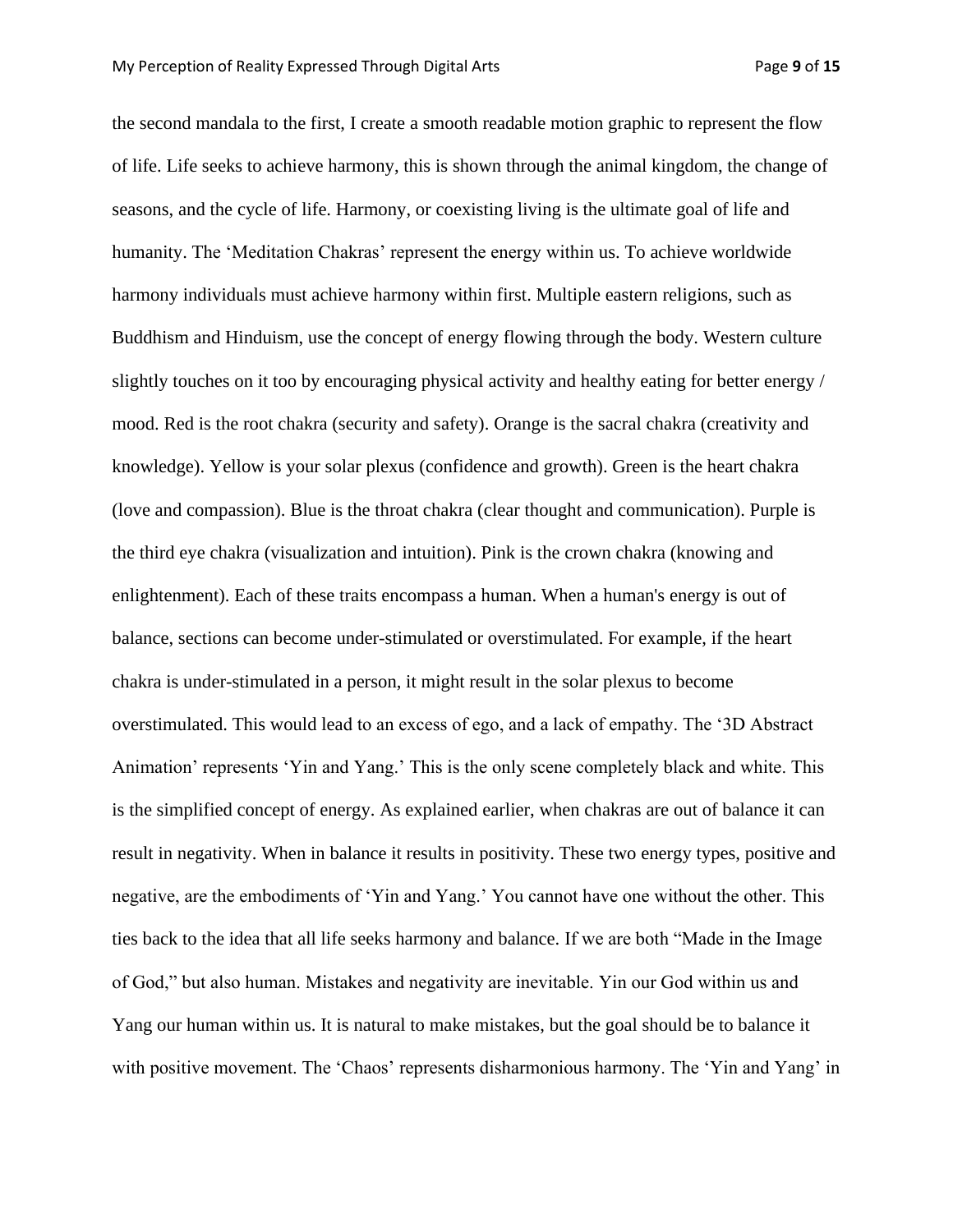us is constantly fluctuating, energy itself is fluctuant. Life can be chaotic and confusing, but that is the beauty of it. All things are constantly changing. Although the motion graphics have differing animations, they still flow together eventually resulting in one. This represents the differences between people; however, at the end of all the differences we still have the same aspects. A longing for security / safety, a yearning to learn / create, a necessity for confidence / growth, a need for love / compassion, a desire for clear thought / communication, an allure to visualization / intuition, and an aim for knowing / enlightenment. Those traits are the core of a human. The variety in background, experiences, culture, occupation, goals, and holding values fizzle away when it ends. The goal of humanity should be to create harmony with all the disharmony between ourselves. It will never be perfect since the balance of energy is never perfect; however, if every individual sets the intentions to find harmony within themselves and strive for the balance of the energy they receive / output. The chaos of humanity might start forming something beautiful just as nature does. Finally, the 'Light Orb' represents God, or a source of light. Specifically making the light orb appear from the 'Meditation Person's' chest says that God is within us. This is what makes the unharmonious harmony concept possible. We have the power of the creator within us. We control our own life's and collectively we are God's entirety. Therefore, collectively we can shape the world in the way we desire.

#### **Applicability of Art Style**

This project uses a specific art style that is meant to engage the viewer into deep thought, or allow the viewer's eyes to focus in on the art. While now commonly recognizable, abstract art is in use quite frequently. Especially with companies whose audiences are younger. While mostly seen within the entertainment industry, it can also be in use with the marketing industry.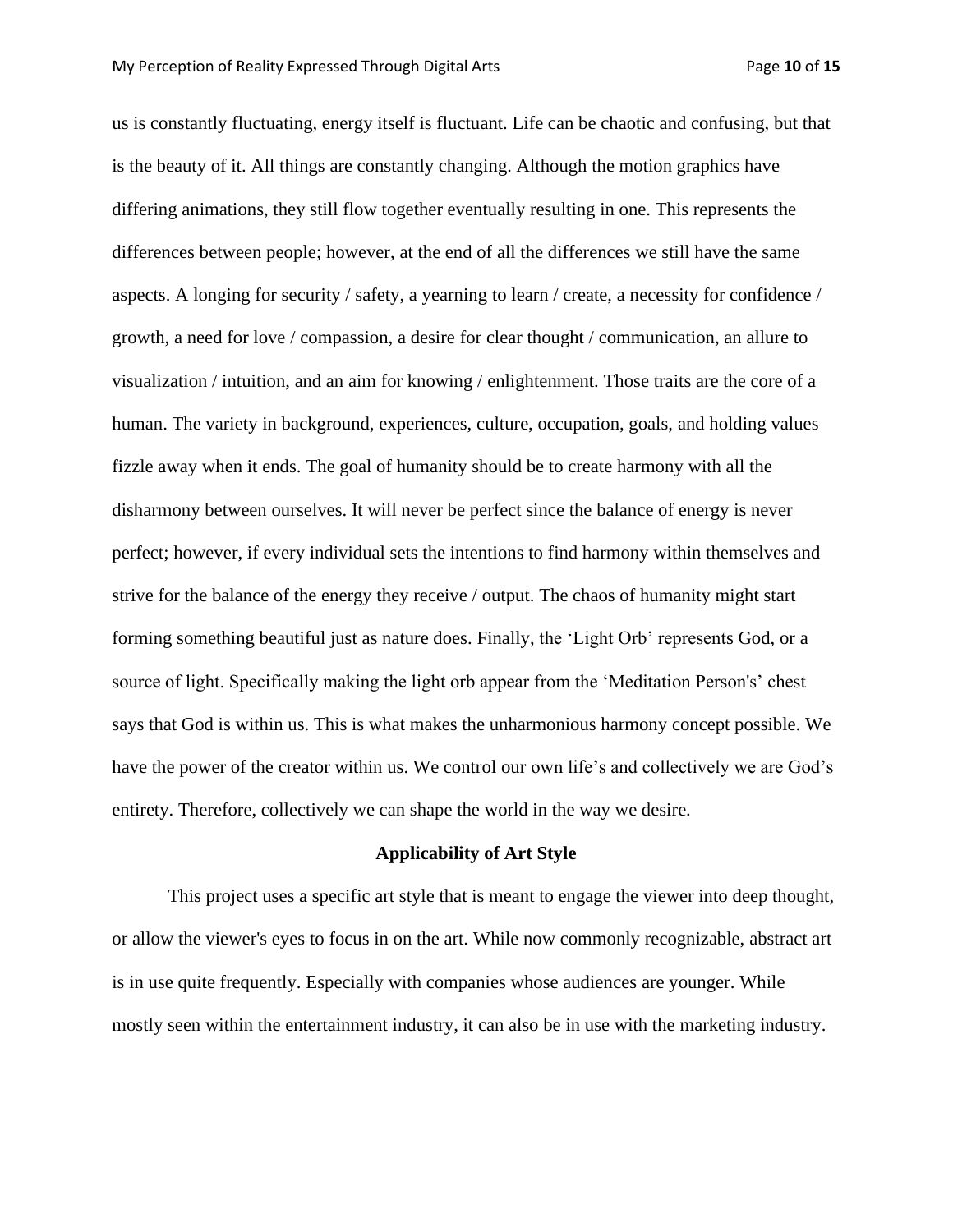Also, because it is still an art piece, one can often see this style displaying through social media posts and videos.

#### **Industries Using Abstract Visuals**

This art style could be in use for an artistic direction or a marketing direction. However, when it is in use for marketing it is artistic, resulting in better engagement from the audience. Examples of companies who use mixed digital media in their marketing tactics are Nike, Apple, and '5 gum.' Another way this can be in use is for video game background visuals. For example, "Overcooked II," "Beat Saber," and "Plasma Pong." It can also be in usage for in-person entertainment, such as installation art galleries. A prime example of a gallery involved in this art style is Artechouse. However, the most common usage is within music visuals, whether that be for a concert or a music video. Examples of artists using mixed digital media visuals for their music are Jaden Smith, Kayzo, and Subtronics. In the specific case of Adult Swim, it can also be in use for television. This can include the animations that they produce, or in the ambient audio / animation series they provide.

#### **Social Media Trends**

Another place where you will commonly see these visuals are on social media, such as, YouTube, TikTok, Instagram, Facebook, and Reddit. On YouTube you will often see 4-hour long videos using these visuals with ambient music, and on other sites you will see short clips. With Tik Tok now in the social media scene, it creates a game changer for artists in different fields. One of those being electronic musicians and abstract visual artists. The party and spiritual lifestyles becoming increasingly popular amongst the younger generation creates a large community for abstract artists. There are videos of mixed digital media that reach up to five hundred thousand likes and thousands of other interactions. One prime example is Brian Lowe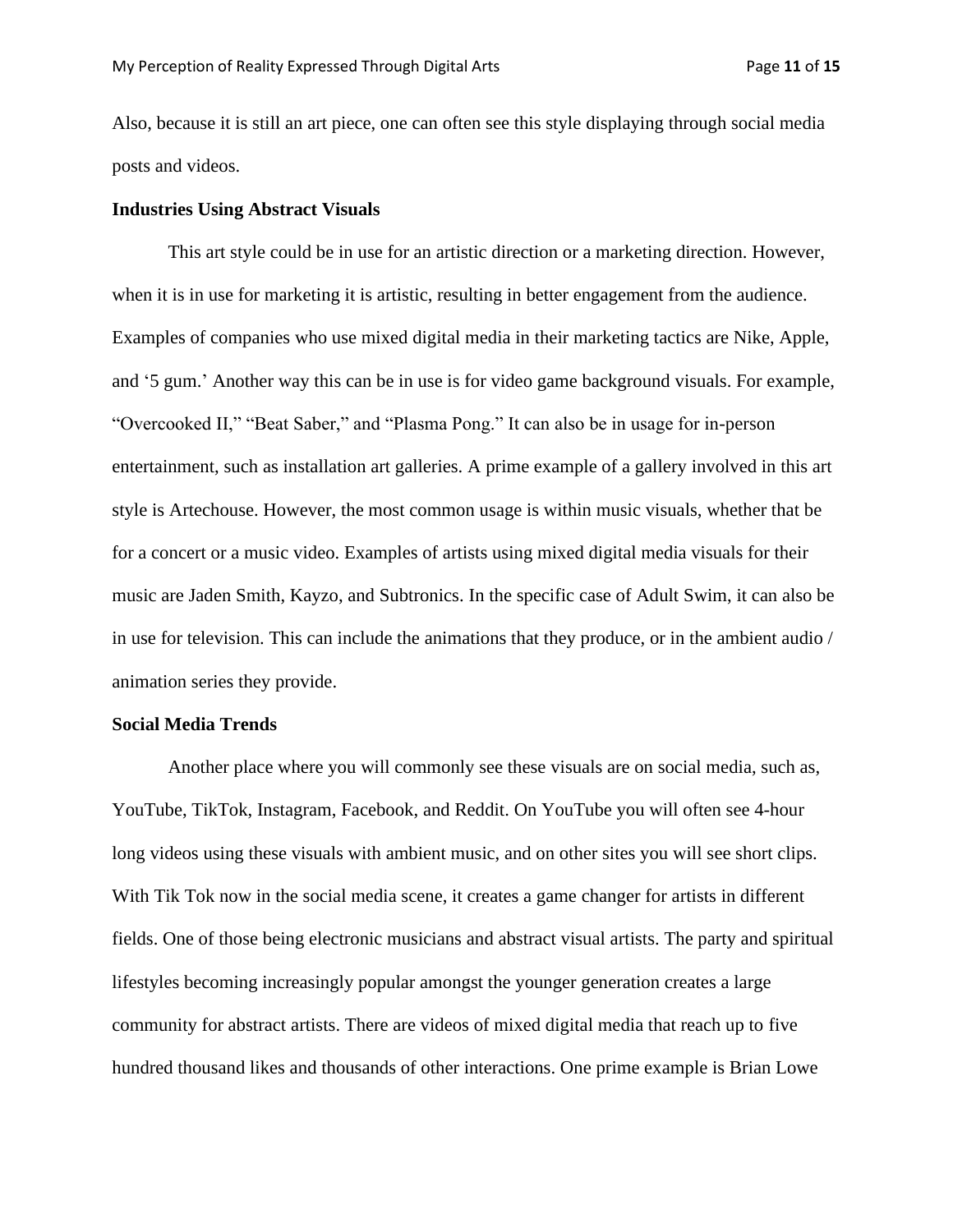whose account name is "@edmvisuals." He also recently announced he is working with a popular electronic DJ through the popularity he was achieving through TikTok. The whole point of the entertainment business is to give the audience what they enjoy. TikTok, having millions of viewers daily, gives a great insight of what the audience wants to see. In recent cases, popularity gains on TikTok result in success for business. This also applies to other social media, but at the moment TikTok the most. Finally, the project is digital media which means it can be in a variety of formats. In a spatial setting for installation art, 2D for backgrounds and advertisements, and large screens for concerts. It could also be in use for the now commonly used technology, virtual reality. For example, the mall stores or theater that allow the consumers to ride a roller coaster using a virtual reality set up.

#### **Statistics of Art Style Usage**

To clarify this project is both surrealism / abstract art generated through digital media. Referencing the comments in the previous paragraph, I will be stating the statistics of what mixed digital media with a surrealist / abstract style achieved. First, the usage of this art style in marketing. One of the companies mentioned earlier was '5 Gum.' The brand '5 Gum' is in ownership of Wrigley Company Gum. Wrigley Company Gum owns thirteen assorted brands of gum. According to The New York Times, "The third largest brand, behind Wrigley's Orbit and second-place Trident, is Wrigley's '5 Gum,' which was introduced in 2007" (Newman, 2010). What made '5 Gum' popular was the art style of its commercials. Each commercial had a surreal theme with abstract art included. By using this art style, the brand '5 Gum' managed to secure the number three spot for top selling gums within the Wrigley Company. Next, the usage of this art style within the gaming industry. Using the example "Beat Saber," according to IFN News, "'Beat Saber' was launched in Early Access on the Steam platform on May 1, 2018. On May 8,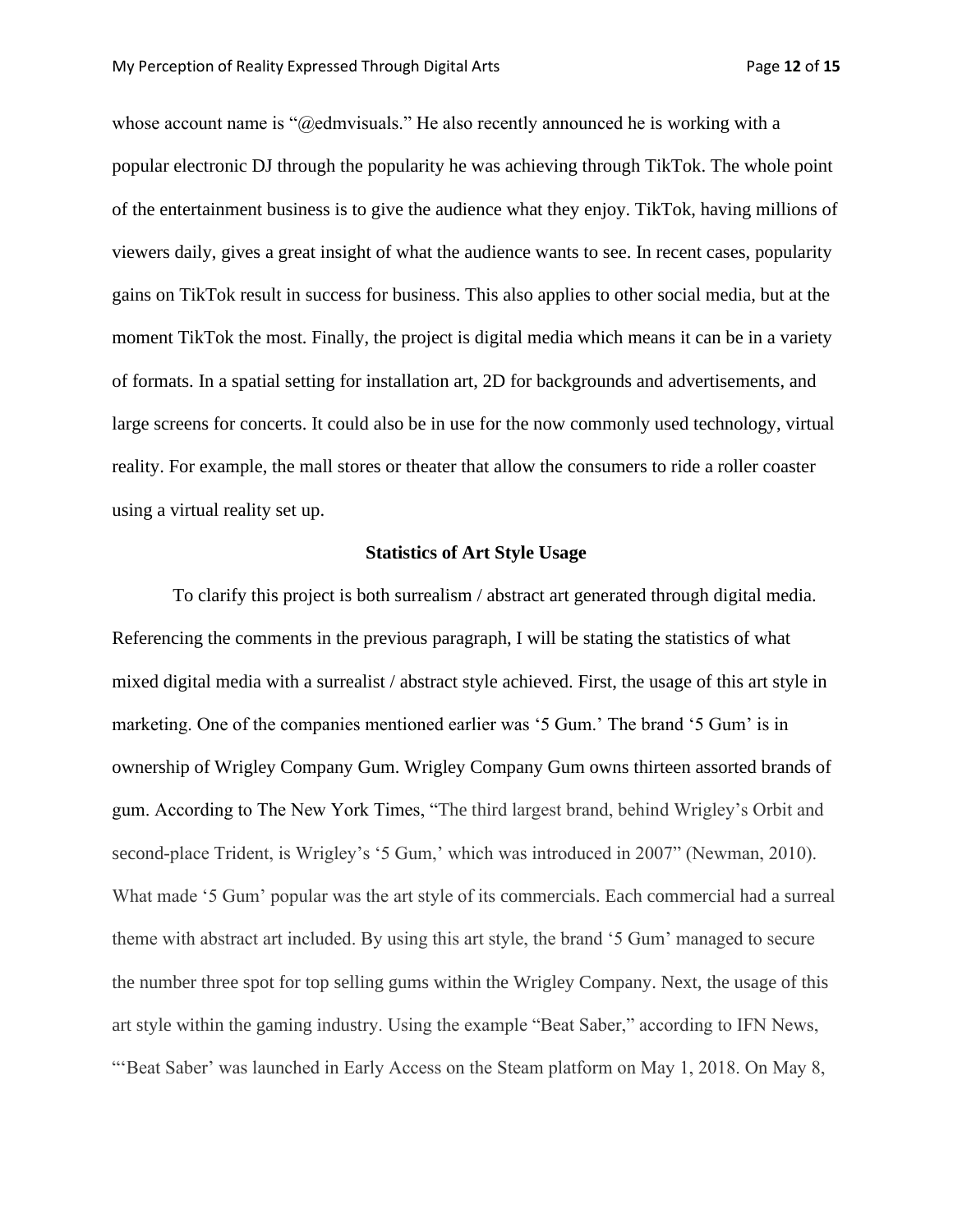2018, 'Beat Saber' was listed on the Top 10 of Steam Weekly Bestseller List. Currently, it has sold more than two million units on the Steam platform, with a positive rate of 95%" (*VR game Beat Saber surpasses \$100 million in accumulative revenue on Oculus Quest single platform*). This game is known for using electronic music with digital concert visuals. Therefore, this proves that the consumers enjoy the genre of music, and style of visuals. To further emphasize the popularity of the electronic music genre, according to Low Tone, "The global economic value of the EDM Industry is currently estimated at \$7.9 Billion…'North America is estimated to represent around 33 percent of the EDM industry'" (Low Tone, 2019). The same source also states, "EDM club nights generated \$965 million in 2018…160,000,000 EDM festival tickets were sold annually. – 2018" (Low Tone, 2019). This proves that the electronic dance music genre is worldwide and loved by people. The genre and the abstract visuals that come along with the music were growing prior to the Covid-19 pandemic and will continue to grow in popularity. Finally, the usage of the mixed digital media visuals through social media. According to my own brief research when you type "ambient music with visuals" into the search bar a multitude of videos will result. Looking at the views per video most will reach the minimum of half a million, others exceeding / reaching up to three to five million views. Therefore, viewers enjoy the unrecognizable / organic visuals with ambient music. The next common place to find original content of mixed digital media visuals is the app TikTok. According to Cambridge University Press, "TikTok users are primarily teenagers and young adults with 41% of users between 16 and 24 years old; overall, users spend 52 minutes on average per day on the app [\(Reference Iqbal,](https://www.cambridge.org/core/journals/management-and-organization-review/article/business-model-innovation-and-experimentation-in-transforming-economies-bytedance-and-tiktok/057C8387EC953C14ED10AA8996F53947#ref5)  [2020\)](https://www.cambridge.org/core/journals/management-and-organization-review/article/business-model-innovation-and-experimentation-in-transforming-economies-bytedance-and-tiktok/057C8387EC953C14ED10AA8996F53947#ref5)" (Ma & Hu, 2021). The same source also states, "With revenues of about 176.9 million USD in 2019 (excluding non-iOS Chinese revenue) and 247.6 million all-time revenues, TikTok has not yet matured in terms of monetization as it still experiments with various models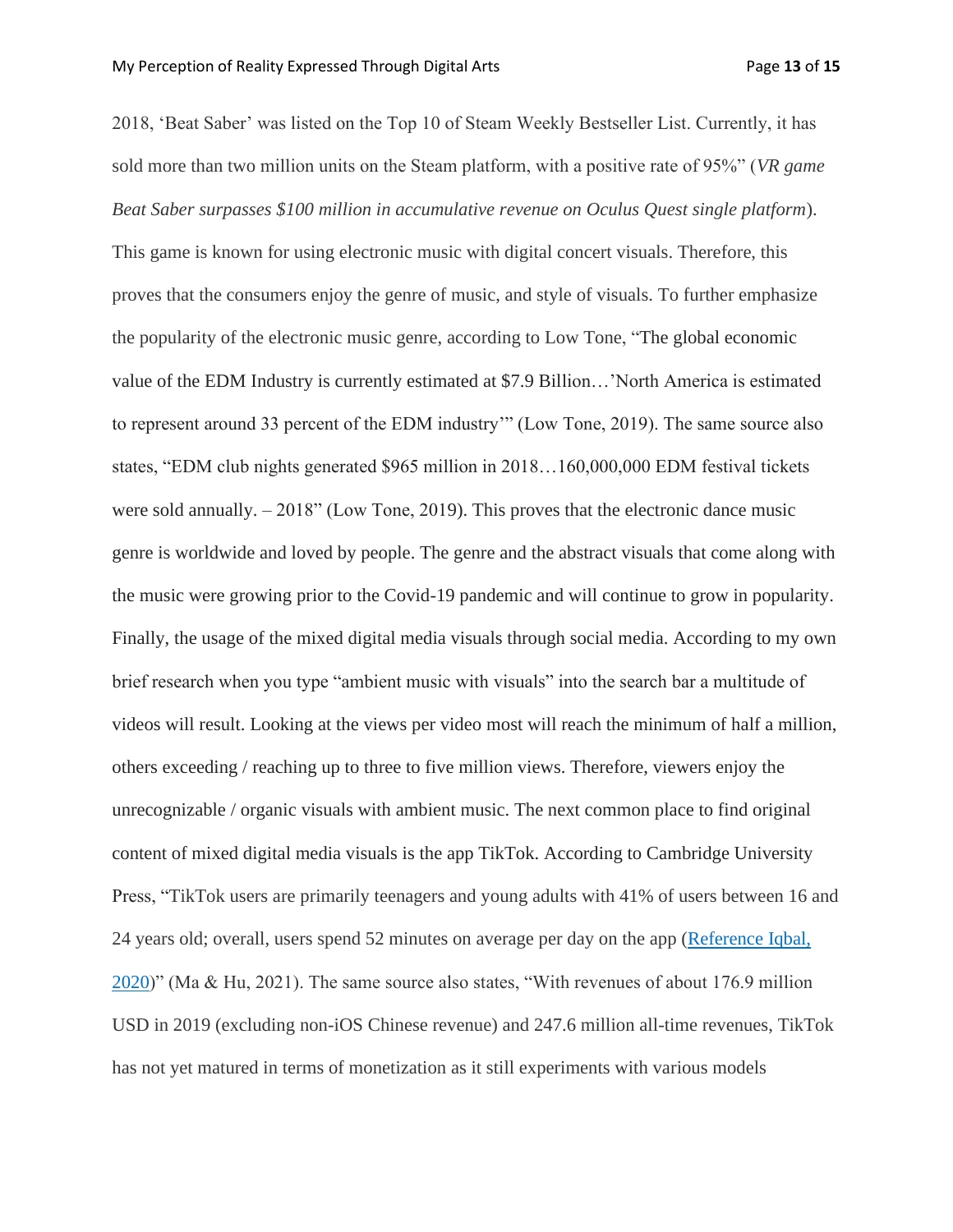(BusinessofApps, 2020)" (Ma & Hu, 2021). Therefore, TikTok is a social media app that reaches out to a billion viewers for at least an hour a day, but it is also a company generating a hefty sum of revenue. Thus, being able to fund their popular content creators.

In conclusion, this thesis project was a personal project of mine that I feel completely encompasses all aspects of my artistry. It also gives insight to the viewer of how I perceive this world and humanity. My goal was to have the viewer dive into deeper thought of how humanity functions, and / or be able to focus in on the video. This project is an art piece that I am passionate about, but also an art form that can obtain profit. Noting that this art is well liked / in use worldwide and in multiple industries. This art form and style creates visuals for aspects that are not physical.